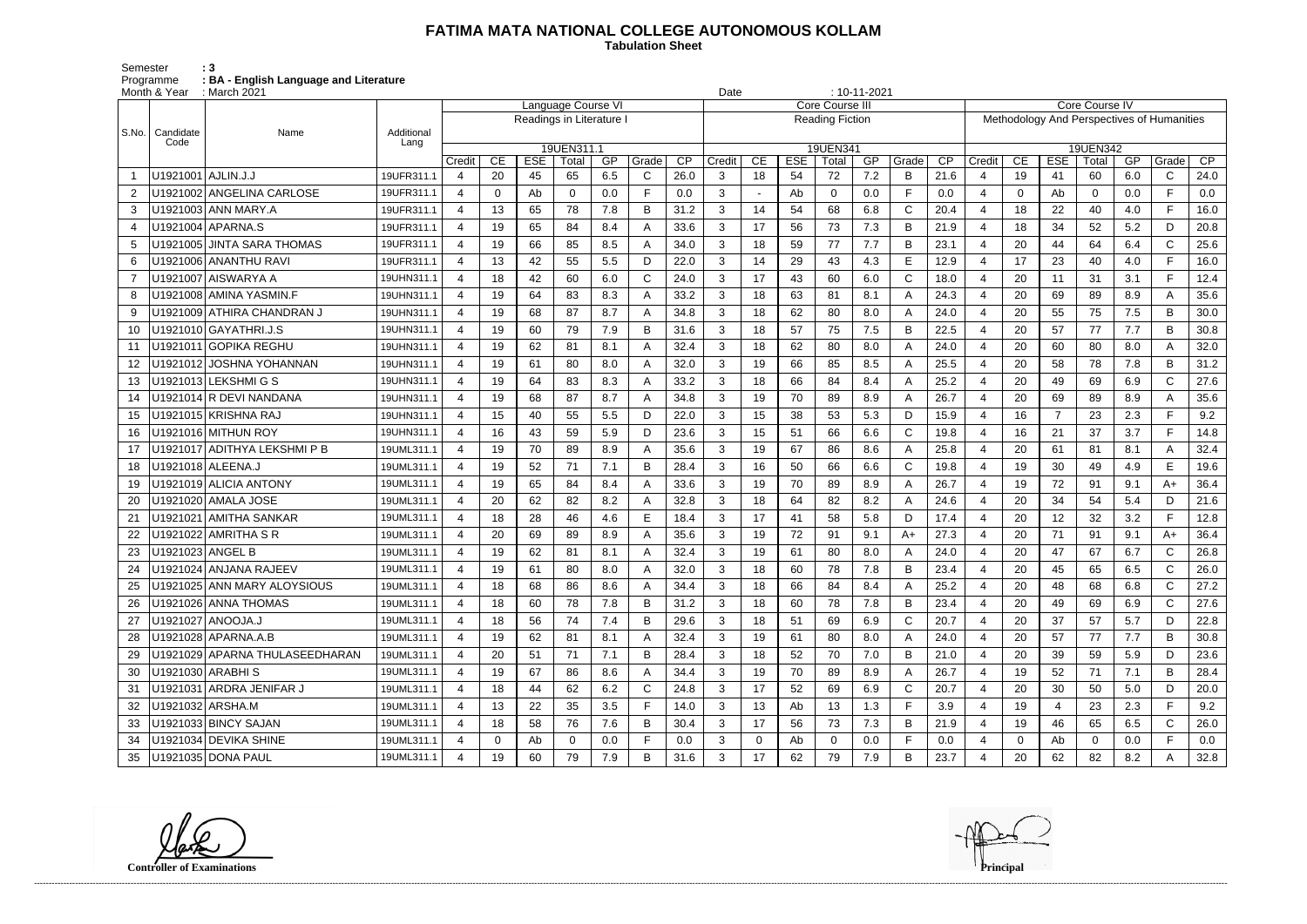|       |                   |                              |                    | Language Course VI       |                          |            |                     |     |       | <b>Core Course III</b> |        |    |            |                   |     | Core Course IV                             |      |                          |                  |                |                   |     |              |      |  |
|-------|-------------------|------------------------------|--------------------|--------------------------|--------------------------|------------|---------------------|-----|-------|------------------------|--------|----|------------|-------------------|-----|--------------------------------------------|------|--------------------------|------------------|----------------|-------------------|-----|--------------|------|--|
|       |                   |                              |                    |                          | Readings in Literature I |            |                     |     |       | <b>Reading Fiction</b> |        |    |            |                   |     | Methodology And Perspectives of Humanities |      |                          |                  |                |                   |     |              |      |  |
| S.No. | Candidate<br>Code | Name                         | Additional<br>Lang |                          |                          |            |                     |     |       |                        |        |    |            |                   |     |                                            |      |                          |                  |                |                   |     |              |      |  |
|       |                   |                              |                    | Credit                   | CE                       | <b>ESE</b> | 19UEN311.1<br>Total | GP  | Grade | $\overline{CP}$        | Credit | CE | <b>ESE</b> | 19UEN341<br>Total | GP  | Grade                                      | CP   | Credit                   | CE               | <b>ESE</b>     | 19UEN342<br>Total | GP  | Grade        | CP   |  |
| 36    |                   | U1921036 DRISYA K SAJI       | 19UML311.1         | 4                        | 19                       | 67         | 86                  | 8.6 | A     | 34.4                   | 3      | 19 | 65         | 84                | 8.4 | A                                          | 25.2 | 4                        | 20               | 65             | 85                | 8.5 | A            | 34.0 |  |
| 37    |                   | U1921037 FATHIMA SHAHAL S    | 19UML311.1         | 4                        | 0                        | Ab         | $\Omega$            | 0.0 | Е     | 0.0                    | 3      | 0  | Ab         | $\mathbf 0$       | 0.0 | F                                          | 0.0  | $\overline{4}$           | 0                | Ab             | $\Omega$          | 0.0 | F.           | 0.0  |  |
| 38    | U1921038 FEBA.S   |                              | 19UML311.1         | 4                        | 19                       | 58         | 77                  | 7.7 | B     | 30.8                   | 3      | 18 | 68         | 86                | 8.6 | A                                          | 25.8 | $\overline{4}$           | 20               | 28             | 48                | 4.8 | E            | 19.2 |  |
| 39    |                   | U1921039 GAYATHRY ANILKUMAR  | 19UML311.1         | 4                        | 18                       | 57         | 75                  | 7.5 | B     | 30.0                   | 3      | 16 | 55         | 71                | 7.1 | B                                          | 21.3 | $\overline{4}$           | 19               | 29             | 48                | 4.8 | E            | 19.2 |  |
| 40    |                   | U1921040 GOPIKA DILEEP       | 19UML311.1         | $\boldsymbol{\varDelta}$ | 19                       | 59         | 78                  | 7.8 | B     | 31.2                   | 3      | 18 | 65         | 83                | 8.3 | A                                          | 24.9 | 4                        | 20               | 63             | 83                | 8.3 |              | 33.2 |  |
| 41    | U1921041 GOURI.S  |                              | 19UML311.1         | 4                        | 18                       | 54         | 72                  | 7.2 | B     | 28.8                   | 3      | 16 | 51         | 67                | 6.7 | $\mathsf{C}$                               | 20.1 | $\overline{4}$           | 20               | 17             | 37                | 3.7 | E.           | 14.8 |  |
| 42    |                   | U1921042 JEEVA B G           | 19UML311.1         | 4                        | 19                       | 59         | 78                  | 7.8 | B     | 31.2                   | 3      | 18 | 64         | 82                | 8.2 | A                                          | 24.6 | $\overline{4}$           | 20               | 62             | 82                | 8.2 |              | 32.8 |  |
| 43    |                   | U1921043   JISHA MARY L G    | 19UML311.1         | 4                        | 19                       | 64         | 83                  | 8.3 |       | 33.2                   | 3      | 17 | 53         | 70                | 7.0 | B                                          | 21.0 | $\overline{4}$           | 20               | 45             | 65                | 6.5 | C            | 26.0 |  |
| 44    |                   | U1921044 LIYA VARGHESE       | 19UML311.1         | 4                        | 19                       | 62         | 81                  | 8.1 | А     | 32.4                   | 3      | 18 | 66         | 84                | 8.4 | A                                          | 25.2 | $\overline{4}$           | 20               | 63             | 83                | 8.3 | A            | 33.2 |  |
| 45    |                   | U1921045 NEETHU RAJ          | 19UML311.1         | 4                        | 19                       | 67         | 86                  | 8.6 |       | 34.4                   | 3      | 18 | 53         | 71                | 7.1 | B                                          | 21.3 | $\boldsymbol{\varDelta}$ | 20               | 47             | 67                | 6.7 | C            | 26.8 |  |
| 46    |                   | U1921046 RAJALEKSHMIS        | 19UML311.1         | $\overline{4}$           | 19                       | 55         | 74                  | 7.4 | B     | 29.6                   | 3      | 18 | 53         | 71                | 7.1 | B                                          | 21.3 | $\overline{4}$           | 20               | 43             | 63                | 6.3 | $\mathsf{C}$ | 25.2 |  |
| 47    |                   | U1921047 SARA SAKKEER        | 19UML311.1         | 4                        | 19                       | 65         | 84                  | 8.4 |       | 33.6                   | 3      | 19 | 70         | 89                | 8.9 | A                                          | 26.7 | $\overline{4}$           | 20               | 66             | 86                | 8.6 | А            | 34.4 |  |
| 48    |                   | U1921048 SHAHNA.S            | 19UML311.1         | 4                        | 19                       | 68         | 87                  | 8.7 |       | 34.8                   | 3      | 19 | 72         | 91                | 9.1 | $A+$                                       | 27.3 | $\overline{4}$           | 20               | 64             | 84                | 8.4 |              | 33.6 |  |
| 49    |                   | U1921049 SITHARA SEBASTIAN   | 19UML311.1         | 4                        | 20                       | 58         | 78                  | 7.8 | B     | 31.2                   | 3      | 18 | 63         | 81                | 8.1 | A                                          | 24.3 | $\boldsymbol{4}$         | 19               | 52             | 71                | 7.1 | B            | 28.4 |  |
| 50    | U1921050 SLIBY    |                              | 19UML311.1         | 4                        | 18                       | 61         | 79                  | 7.9 | B     | 31.6                   | 3      | 17 | 66         | 83                | 8.3 | A                                          | 24.9 | $\boldsymbol{\varDelta}$ | 20               | 58             | 78                | 7.8 | B            | 31.2 |  |
| 51    |                   | U1921051 SNEHA SHARON BAIJU  | 19UML311.1         | 4                        | 19                       | 63         | 82                  | 8.2 | Α     | 32.8                   | 3      | 19 | 71         | 90                | 9.0 | $A+$                                       | 27.0 | $\overline{4}$           | 20               | 70             | 90                | 9.0 | $A+$         | 36.0 |  |
| 52    |                   | U1921052 SREELEKSHMI M.S     | 19UML311.1         | 4                        | 19                       | 64         | 83                  | 8.3 |       | 33.2                   | 3      | 18 | 53         | 71                | 7.1 | B                                          | 21.3 | $\overline{4}$           | 20               | 40             | 60                | 6.0 | $\mathsf{C}$ | 24.0 |  |
| 53    |                   | U1921053 SREELEKSHMI M S     | 19UML311.1         | 4                        | 20                       | 62         | 82                  | 8.2 | Α     | 32.8                   | 3      | 18 | 58         | 76                | 7.6 | B                                          | 22.8 | $\overline{4}$           | 20               | 57             | 77                | 7.7 | B            | 30.8 |  |
| 54    |                   | U1921054 SUCHITHRA.B         | 19UML311.1         | 4                        | 19                       | 60         | 79                  | 7.9 | B     | 31.6                   | 3      | 19 | 61         | 80                | 8.0 | A                                          | 24.0 | $\overline{4}$           | 20               | 59             | 79                | 7.9 | B            | 31.6 |  |
| 55    |                   | U1921056 VIJITHA JOY BIJU    | 19UML311.1         | 4                        | 18                       | 57         | 75                  | 7.5 | B     | 30.0                   | 3      | 18 | 65         | 83                | 8.3 | A                                          | 24.9 | $\boldsymbol{\varDelta}$ | 19               | 45             | 64                | 6.4 | C            | 25.6 |  |
| 56    |                   | U1921057 ADARSH S            | 19UML311.1         | 4                        | 15                       | 36         | 51                  | 5.1 | D     | 20.4                   | 3      | 13 | 24         | 37                | 3.7 | F                                          | 11.1 | $\overline{4}$           | 17               | 2              | 19                | 1.9 | E.           | 7.6  |  |
| 57    |                   | U1921058 ADITHYAN.V.S        | 19UML311.1         | 4                        | 14                       | 34         | 48                  | 4.8 | E     | 19.2                   | 3      | 15 | 33         | 48                | 4.8 | E                                          | 14.4 | 4                        | 14               | $\overline{7}$ | 21                | 2.1 | F.           | 8.4  |  |
| 58    |                   | U1921059 AKHILESH NATH A     | 19UML311.1         | 4                        | 0                        | Ab         | $\Omega$            | 0.0 | Е     | 0.0                    | 3      | 0  | Ab         | $\mathbf 0$       | 0.0 | F                                          | 0.0  | $\overline{4}$           | 0                | Ab             | $\mathbf 0$       | 0.0 | E.           | 0.0  |  |
| 59    |                   | U1921060 ALLYN GRACIOUS      | 19UML311.1         | 4                        | 19                       | 59         | 78                  | 7.8 | B     | 31.2                   | 3      | 19 | 70         | 89                | 8.9 | A                                          | 26.7 |                          | 20               | 65             | 85                | 8.5 | A            | 34.0 |  |
| 60    |                   | U1921061 ANAL ALEXANDER LUKE | 19UML311.1         | ⊿                        | U                        | Ab         | <sup>n</sup>        | 0.0 | Е     | 0.0                    |        |    | Ab         | $\Omega$          | 0.0 | F                                          | 0.0  |                          | ∩                | Ab             | $\Omega$          | 0.0 | E            | 0.0  |  |
| 61    | U1921062 ARJUN J  |                              | 19UML311.1         | $\overline{4}$           | 16                       | 48         | 64                  | 6.4 | C     | 25.6                   | 3      | 12 | 39         | 51                | 5.1 | D                                          | 15.3 | 4                        | 15 <sub>15</sub> | Ab             | 15                | 1.5 | F.           | 6.0  |  |
| 62    |                   | U1921063 ASHLIN NIXON        | 19UML311.1         | $\overline{4}$           | 14                       | 46         | 60                  | 6.0 | C     | 24.0                   | 3      | 12 | 43         | 55                | 5.5 | D                                          | 16.5 | 4                        | 15               | 18             | 33                | 3.3 | F.           | 13.2 |  |
| 63    |                   | U1921064 RYAN SANIL          | 19UML311.1         | 4                        | 19                       | 54         | 73                  | 7.3 | B     | 29.2                   | 3      | 19 | 64         | 83                | 8.3 | A                                          | 24.9 | 4                        | 20               | 52             | 72                | 7.2 | B            | 28.8 |  |
| 64    |                   | U1921065 VIJAY SANKAR S      | 19UML311.1         | $\overline{4}$           | 16                       | 45         | 61                  | 6.1 | C     | 24.4                   | 3      | 11 | 44         | 55                | 5.5 | D                                          | 16.5 | 4                        | 19               | 9              | 28                | 2.8 |              | 11.2 |  |
| 65    |                   | U1921066 VISHNU K S          | 19UML311.1         | 4                        | 19                       | 60         | 79                  | 7.9 | B     | 31.6                   | 3      | 18 | 62         | 80                | 8.0 | A                                          | 24.0 |                          | 20               | 47             | 67                | 6.7 | C.           | 26.8 |  |

lak **Controller of Examinations Principal**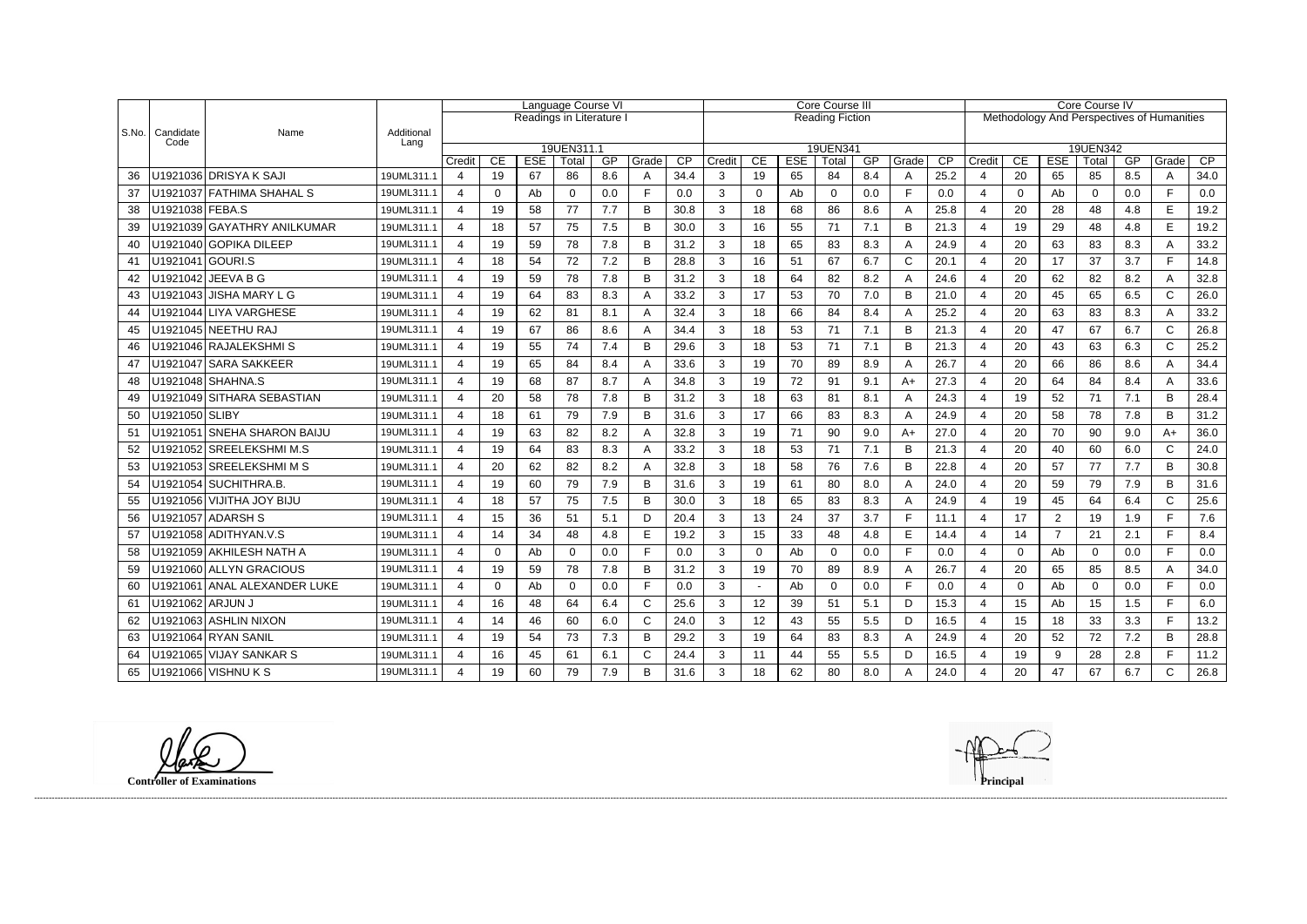|                |                    |                                |                    | <b>Complementary Course V</b> |          |                |                                     |     |              |                                 | <b>Complementary Course VI</b> |                                                                      |    |             |     |              |      |  |  |
|----------------|--------------------|--------------------------------|--------------------|-------------------------------|----------|----------------|-------------------------------------|-----|--------------|---------------------------------|--------------------------------|----------------------------------------------------------------------|----|-------------|-----|--------------|------|--|--|
|                |                    |                                |                    |                               |          |                | History of English Literature - III |     |              | <b>Basics of News Reporting</b> |                                |                                                                      |    |             |     |              |      |  |  |
| S.No.          | Candidate<br>Code  | Name                           | Additional<br>Lang |                               |          |                |                                     |     |              |                                 |                                |                                                                      |    |             |     |              |      |  |  |
|                |                    |                                |                    | Credit                        | CE       | <b>ESE</b>     | 19UEN331                            | GP  | Grade        | CP                              |                                | 19UCJ331<br>CE<br><b>ESE</b><br>GP<br>CP<br>Credit<br>Total<br>Grade |    |             |     |              |      |  |  |
|                | U1921001 AJLIN.J.J |                                | 19UFR311.1         | 3                             | 17       | 52             | Total<br>69                         | 6.9 | C            | 20.7                            | 3                              | 19                                                                   | 56 | 75          | 7.5 | В            | 22.5 |  |  |
| $\overline{2}$ |                    | U1921002 ANGELINA CARLOSE      | 19UFR311.1         | 3                             | $\Omega$ | Ab             | $\Omega$                            | 0.0 | F            | 0.0                             | 3                              | $\mathbf{0}$                                                         | Ab | $\Omega$    | 0.0 | F            | 0.0  |  |  |
| 3              |                    | U1921003 ANN MARY.A            | 19UFR311.1         | 3                             | 14       | 28             | 42                                  | 4.2 | E            | 12.6                            | 3                              | 18                                                                   | 55 | 73          | 7.3 | B            | 21.9 |  |  |
| 4              |                    | U1921004 APARNA.S              | 19UFR311.1         | 3                             | 14       | 45             | 59                                  | 5.9 | D            | 17.7                            | 3                              | 19                                                                   | 61 | 80          | 8.0 | Α            | 24.0 |  |  |
| 5              |                    | U1921005 JINTA SARA THOMAS     | 19UFR311.1         | 3                             | 19       | 72             | 91                                  | 9.1 | $A+$         | 27.3                            | 3                              | 19                                                                   | 53 | 72          | 7.2 | B            | 21.6 |  |  |
| 6              |                    | U1921006 ANANTHU RAVI          | 19UFR311.1         | 3                             | 12       | 3              | 15                                  | 1.5 | F            | 4.5                             | 3                              | 18                                                                   | 29 | 47          | 4.7 | E            | 14.1 |  |  |
| $\overline{7}$ |                    | U1921007 AISWARYA A            | 19UHN311.1         | 3                             | 13       | 30             | 43                                  | 4.3 | E            | 12.9                            | 3                              | 18                                                                   | 41 | 59          | 5.9 | D            | 17.7 |  |  |
| 8              |                    | U1921008 AMINA YASMIN.F        | 19UHN311.1         | 3                             | 18       | 74             | 92                                  | 9.2 | $A+$         | 27.6                            | 3                              | 19                                                                   | 64 | 83          | 8.3 | Α            | 24.9 |  |  |
| 9              |                    | U1921009 ATHIRA CHANDRAN J     | 19UHN311.1         | 3                             | 18       | 60             | 78                                  | 7.8 | B            | 23.4                            | 3                              | 19                                                                   | 67 | 86          | 8.6 | Α            | 25.8 |  |  |
| 10             |                    | U1921010 GAYATHRI.J.S          | 19UHN311.1         | 3                             | 19       | 69             | 88                                  | 8.8 | A            | 26.4                            | 3                              | 19                                                                   | 51 | 70          | 7.0 | B            | 21.0 |  |  |
| 11             |                    | U1921011 GOPIKA REGHU          | 19UHN311.1         | 3                             | 16       | 59             | 75                                  | 7.5 | B            | 22.5                            | 3                              | 19                                                                   | 61 | 80          | 8.0 | Α            | 24.0 |  |  |
| 12             |                    | U1921012 JOSHNA YOHANNAN       | 19UHN311.1         | 3                             | 17       | 68             | 85                                  | 8.5 | A            | 25.5                            | 3                              | 19                                                                   | 63 | 82          | 8.2 | Α            | 24.6 |  |  |
| 13             |                    | U1921013 LEKSHMI G S           | 19UHN311.1         | 3                             | 18       | 55             | 73                                  | 7.3 | B            | 21.9                            | 3                              | 19                                                                   | 45 | 64          | 6.4 | $\mathsf{C}$ | 19.2 |  |  |
| 14             |                    | U1921014 R DEVI NANDANA        | 19UHN311.1         | 3                             | 20       | 72             | 92                                  | 9.2 | $A+$         | 27.6                            | 3                              | 19                                                                   | 71 | 90          | 9.0 | $A+$         | 27.0 |  |  |
| 15             |                    | U1921015 KRISHNA RAJ           | 19UHN311.1         | 3                             | 13       | 28             | 41                                  | 4.1 | E            | 12.3                            | 3                              | 17                                                                   | 38 | 55          | 5.5 | D            | 16.5 |  |  |
| 16             |                    | U1921016 MITHUN ROY            | 19UHN311.1         | 3                             | 12       | 33             | 45                                  | 4.5 | E            | 13.5                            | 3                              | 18                                                                   | 44 | 62          | 6.2 | C            | 18.6 |  |  |
| 17             |                    | U1921017 ADITHYA LEKSHMI P B   | 19UML311.1         | 3                             | 18       | 70             | 88                                  | 8.8 | A            | 26.4                            | 3                              | 19                                                                   | 65 | 84          | 8.4 | Α            | 25.2 |  |  |
| 18             |                    | U1921018 ALEENA.J              | 19UML311.1         | 3                             | 17       | 51             | 68                                  | 6.8 | $\mathsf{C}$ | 20.4                            | 3                              | 19                                                                   | 57 | 76          | 7.6 | B            | 22.8 |  |  |
| 19             |                    | U1921019 ALICIA ANTONY         | 19UML311.1         | 3                             | 19       | 66             | 85                                  | 8.5 | Α            | 25.5                            | 3                              | 19                                                                   | 65 | 84          | 8.4 | Α            | 25.2 |  |  |
| 20             |                    | U1921020 AMALA JOSE            | 19UML311.1         | 3                             | 18       | 62             | 80                                  | 8.0 | A            | 24.0                            | 3                              | 19                                                                   | 65 | 84          | 8.4 | Α            | 25.2 |  |  |
| 21             |                    | U1921021 AMITHA SANKAR         | 19UML311.1         | 3                             | 14       | 28             | 42                                  | 4.2 | E            | 12.6                            | 3                              | 19                                                                   | 59 | 78          | 7.8 | B            | 23.4 |  |  |
| 22             |                    | U1921022 AMRITHA S R           | 19UML311.1         | 3                             | 20       | 73             | 93                                  | 9.3 | $A+$         | 27.9                            | 3                              | 20                                                                   | 73 | 93          | 9.3 | $A+$         | 27.9 |  |  |
| 23             | U1921023 ANGEL B   |                                | 19UML311.1         | 3                             | 17       | 61             | 78                                  | 7.8 | B            | 23.4                            | 3                              | 19                                                                   | 57 | 76          | 7.6 | B            | 22.8 |  |  |
| 24             |                    | U1921024 ANJANA RAJEEV         | 19UML311.1         | 3                             | 17       | 62             | 79                                  | 7.9 | B            | 23.7                            | 3                              | 18                                                                   | 58 | 76          | 7.6 | B            | 22.8 |  |  |
| 25             |                    | U1921025 ANN MARY ALOYSIOUS    | 19UML311.1         | 3                             | 18       | 68             | 86                                  | 8.6 | А            | 25.8                            | 3                              | 19                                                                   | 64 | 83          | 8.3 |              | 24.9 |  |  |
| 26             |                    | U1921026 ANNA THOMAS           | 19UML311.1         | 3                             | 15       | 48             | 63                                  | 6.3 | $\mathsf{C}$ | 18.9                            | 3                              | 19                                                                   | 61 | 80          | 8.0 | A            | 24.0 |  |  |
| 27             |                    | U1921027 ANOOJA.J              | 19UML311.1         | 3                             | 17       | 61             | 78                                  | 7.8 | B            | 23.4                            | 3                              | 19                                                                   | 61 | 80          | 8.0 | A            | 24.0 |  |  |
| 28             |                    | U1921028 APARNA.A.B            | 19UML311.1         | 3                             | 19       | 70             | 89                                  | 8.9 | A            | 26.7                            | 3                              | 19                                                                   | 64 | 83          | 8.3 | A            | 24.9 |  |  |
| 29             |                    | U1921029 APARNA THULASEEDHARAN | 19UML311.1         | 3                             | 16       | 50             | 66                                  | 6.6 | $\mathsf{C}$ | 19.8                            | 3                              | 20                                                                   | 61 | 81          | 8.1 | A            | 24.3 |  |  |
| 30             |                    | U1921030 ARABHIS               | 19UML311.1         | 3                             | 19       | 63             | 82                                  | 8.2 | A            | 24.6                            | 3                              | 19                                                                   | 64 | 83          | 8.3 | A            | 24.9 |  |  |
| 31             |                    | U1921031 ARDRA JENIFAR J       | 19UML311.1         | 3                             | 13       | 32             | 45                                  | 4.5 | E            | 13.5                            | 3                              | 19                                                                   | 55 | 74          | 7.4 | B            | 22.2 |  |  |
| 32             |                    | U1921032 ARSHA.M               | 19UML311.1         | 3                             | 16       | $\overline{7}$ | 23                                  | 2.3 | F            | 6.9                             | 3                              | 18                                                                   | 22 | 40          | 4.0 | F            | 12.0 |  |  |
| 33             |                    | U1921033 BINCY SAJAN           | 19UML311.1         | 3                             | 14       | 32             | 46                                  | 4.6 | Е            | 13.8                            | 3                              | 18                                                                   | 65 | 83          | 8.3 | A            | 24.9 |  |  |
| 34             |                    | U1921034 DEVIKA SHINE          | 19UML311.1         | 3                             | 0        | Ab             | 0                                   | 0.0 | F.           | 0.0                             | 3                              | $\mathbf 0$                                                          | Ab | $\mathbf 0$ | 0.0 | F            | 0.0  |  |  |
| 35             |                    | U1921035 DONA PAUL             | 19UML311.1         | 3                             | 18       | 71             | 89                                  | 8.9 | A            | 26.7                            | 3                              | 19                                                                   | 63 | 82          | 8.2 | A            | 24.6 |  |  |

**Controller of Examinations**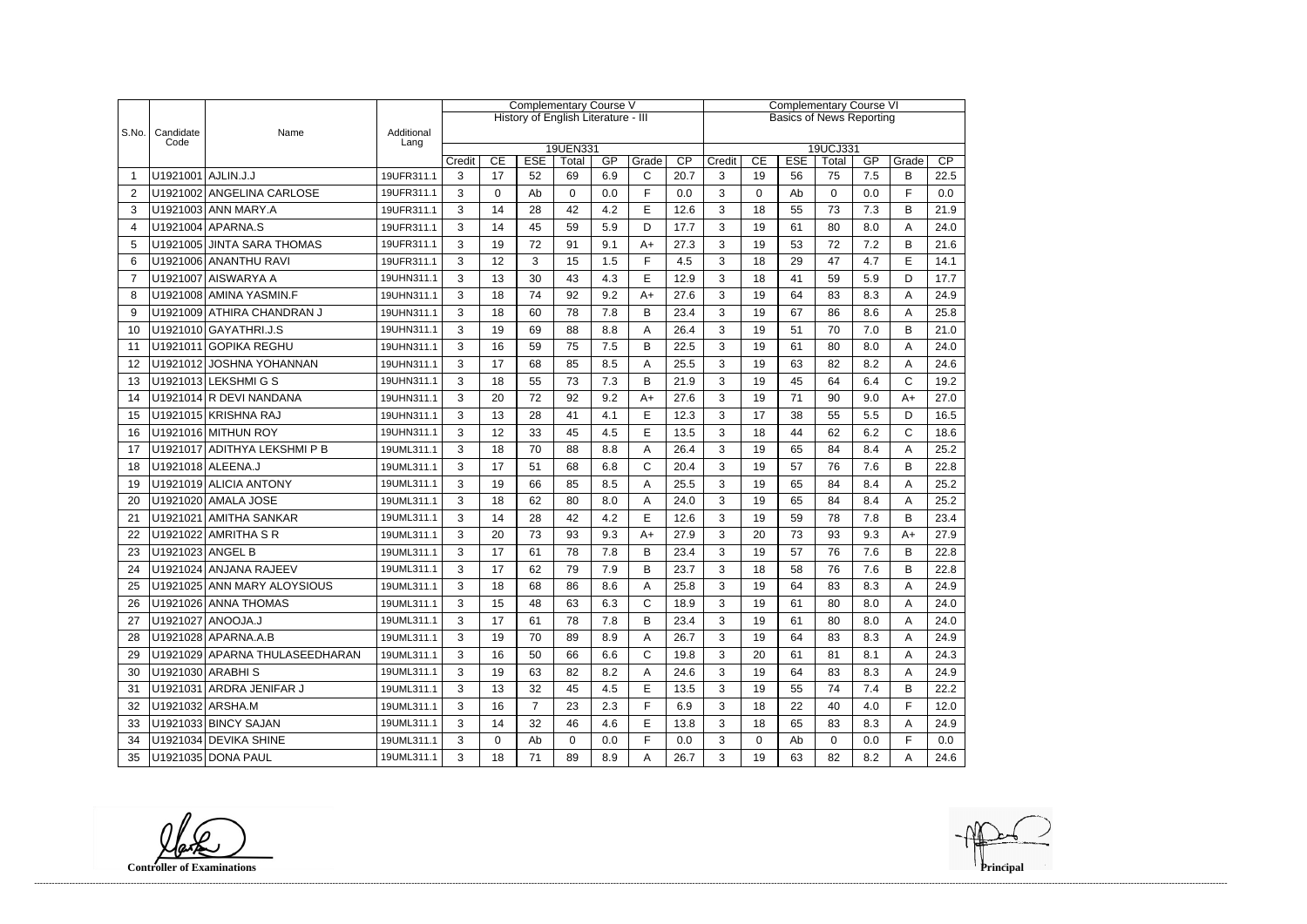|       |                   |                              |                    | <b>Complementary Course V</b>       |          |            |                   |     |              |      | <b>Complementary Course VI</b>  |             |            |                   |     |       |      |  |
|-------|-------------------|------------------------------|--------------------|-------------------------------------|----------|------------|-------------------|-----|--------------|------|---------------------------------|-------------|------------|-------------------|-----|-------|------|--|
|       |                   |                              |                    | History of English Literature - III |          |            |                   |     |              |      | <b>Basics of News Reporting</b> |             |            |                   |     |       |      |  |
| S.No. | Candidate<br>Code | Name                         | Additional<br>Lang |                                     |          |            |                   |     |              |      |                                 |             |            |                   |     |       |      |  |
|       |                   |                              |                    | Credit                              | CE       | <b>ESE</b> | 19UEN331<br>Total | GP  | Grade        | CP   | Credit                          | CE          | <b>ESE</b> | 19UCJ331<br>Total | GP  | Grade | CP   |  |
| 36    |                   | U1921036 DRISYA K SAJI       | 19UML311.1         | 3                                   | 20       | 73         | 93                | 9.3 | $A+$         | 27.9 | 3                               | 19          | 66         | 85                | 8.5 | Α     | 25.5 |  |
| 37    |                   | U1921037 FATHIMA SHAHAL S    | 19UML311.1         | 3                                   | 0        | Ab         | 0                 | 0.0 | F            | 0.0  | 3                               | 0           | Ab         | $\Omega$          | 0.0 | F     | 0.0  |  |
| 38    | U1921038 FEBA.S   |                              | 19UML311.1         | 3                                   | 17       | 51         | 68                | 6.8 | $\mathsf{C}$ | 20.4 | 3                               | 19          | 61         | 80                | 8.0 | A     | 24.0 |  |
| 39    |                   | U1921039 GAYATHRY ANILKUMAR  | 19UML311.1         | 3                                   | 17       | 58         | 75                | 7.5 | B            | 22.5 | 3                               | 19          | 61         | 80                | 8.0 | A     | 24.0 |  |
| 40    |                   | U1921040 GOPIKA DILEEP       | 19UML311.1         | 3                                   | 17       | 65         | 82                | 8.2 | А            | 24.6 | 3                               | 19          | 66         | 85                | 8.5 | A     | 25.5 |  |
| 41    | U1921041 GOURI.S  |                              | 19UML311.1         | 3                                   | 14       | 28         | 42                | 4.2 | E            | 12.6 | 3                               | 19          | 53         | 72                | 7.2 | B     | 21.6 |  |
| 42    |                   | U1921042 JEEVA B G           | 19UML311.1         | 3                                   | 19       | 67         | 86                | 8.6 | Α            | 25.8 | 3                               | 19          | 62         | 81                | 8.1 | Α     | 24.3 |  |
| 43    |                   | U1921043 JISHA MARY L G      | 19UML311.1         | 3                                   | 15       | 39         | 54                | 5.4 | D            | 16.2 | 3                               | 19          | 61         | 80                | 8.0 | Α     | 24.0 |  |
| 44    |                   | U1921044 LIYA VARGHESE       | 19UML311.1         | 3                                   | 17       | 73         | 90                | 9.0 | $A+$         | 27.0 | 3                               | 19          | 58         | 77                | 7.7 | B     | 23.1 |  |
| 45    |                   | U1921045 NEETHU RAJ          | 19UML311.1         | 3                                   | 16       | 51         | 67                | 6.7 | C            | 20.1 | 3                               | 19          | 65         | 84                | 8.4 | A     | 25.2 |  |
| 46    |                   | U1921046 RAJALEKSHMIS        | 19UML311.1         | 3                                   | 16       | 58         | 74                | 7.4 | B            | 22.2 | 3                               | 19          | 59         | 78                | 7.8 | B     | 23.4 |  |
| 47    |                   | U1921047 SARA SAKKEER        | 19UML311.1         | 3                                   | 20       | 74         | 94                | 9.4 | $A+$         | 28.2 | 3                               | 19          | 71         | 90                | 9.0 | $A+$  | 27.0 |  |
| 48    |                   | U1921048 SHAHNA.S            | 19UML311.1         | 3                                   | 19       | 72         | 91                | 9.1 | $A+$         | 27.3 | 3                               | 19          | 62         | 81                | 8.1 | Α     | 24.3 |  |
| 49    |                   | U1921049 SITHARA SEBASTIAN   | 19UML311.1         | 3                                   | 16       | 68         | 84                | 8.4 | Α            | 25.2 | 3                               | 19          | 63         | 82                | 8.2 | Α     | 24.6 |  |
| 50    | U1921050 SLIBY    |                              | 19UML311.1         | 3                                   | 16       | 64         | 80                | 8.0 | Α            | 24.0 | 3                               | 19          | 65         | 84                | 8.4 | А     | 25.2 |  |
| 51    |                   | U1921051 SNEHA SHARON BAIJU  | 19UML311.1         | 3                                   | 19       | 73         | 92                | 9.2 | $A+$         | 27.6 | 3                               | 19          | 71         | 90                | 9.0 | $A+$  | 27.0 |  |
| 52    |                   | U1921052 SREELEKSHMI M.S     | 19UML311.1         | 3                                   | 16       | 55         | 71                | 7.1 | B            | 21.3 | 3                               | 19          | 65         | 84                | 8.4 | Α     | 25.2 |  |
| 53    |                   | U1921053 SREELEKSHMIMS       | 19UML311.1         | 3                                   | 19       | 66         | 85                | 8.5 | Α            | 25.5 | 3                               | 19          | 61         | 80                | 8.0 | Α     | 24.0 |  |
| 54    |                   | U1921054 SUCHITHRA.B.        | 19UML311.1         | 3                                   | 15       | 61         | 76                | 7.6 | B            | 22.8 | 3                               | 19          | 63         | 82                | 8.2 | Α     | 24.6 |  |
| 55    |                   | U1921056 VIJITHA JOY BIJU    | 19UML311.1         | 3                                   | 17       | 63         | 80                | 8.0 | Α            | 24.0 | 3                               | 19          | 65         | 84                | 8.4 | A     | 25.2 |  |
| 56    |                   | U1921057 ADARSH S            | 19UML311.1         | 3                                   | 13       | 5          | 18                | 1.8 | F            | 5.4  | 3                               | 12          | 20         | 32                | 3.2 | F     | 9.6  |  |
| 57    |                   | U1921058 ADITHYAN.V.S        | 19UML311.1         | 3                                   | 12       | 12         | 24                | 2.4 | F            | 7.2  | 3                               | 11          | 43         | 54                | 5.4 | D     | 16.2 |  |
| 58    |                   | U1921059 AKHILESH NATH A     | 19UML311.1         | 3                                   | 0        | Ab         | $\mathbf 0$       | 0.0 | F.           | 0.0  | 3                               | $\mathbf 0$ | Ab         | $\Omega$          | 0.0 | E     | 0.0  |  |
| 59    |                   | U1921060 ALLYN GRACIOUS      | 19UML311.1         | 3                                   | 18       | 69         | 87                | 8.7 | A            | 26.1 | 3                               | 19          | 67         | 86                | 8.6 | A     | 25.8 |  |
| 60    |                   | U1921061 ANAL ALEXANDER LUKE | 19UML311.1         | 3                                   | $\Omega$ | Ab         | $\Omega$          | 0.0 | F            | 0.0  | 3                               | $\Omega$    | Ab         | $\Omega$          | 0.0 | F     | 0.0  |  |
| 61    | U1921062 ARJUN J  |                              | 19UML311.1         | 3                                   | 13       | 31         | 44                | 4.4 | E            | 13.2 | 3                               | 10          | 30         | 40                | 4.0 | E     | 12.0 |  |
| 62    |                   | U1921063 ASHLIN NIXON        | 19UML311.1         | 3                                   | 13       | 34         | 47                | 4.7 | E            | 14.1 | 3                               | 11          | 45         | 56                | 5.6 | D     | 16.8 |  |
| 63    |                   | U1921064 RYAN SANIL          | 19UML311.1         | 3                                   | 16       | 61         | 77                | 7.7 | B            | 23.1 | 3                               | 19          | 61         | 80                | 8.0 | A     | 24.0 |  |
| 64    |                   | U1921065 VIJAY SANKAR S      | 19UML311.1         | 3                                   | 12       | 9          | 21                | 2.1 | F            | 6.3  | 3                               | 17          | 28         | 45                | 4.5 | E     | 13.5 |  |
| 65    |                   | U1921066 VISHNU K S          | 19UML311.1         | 3                                   | 16       | 54         | 70                | 7.0 | В            | 21.0 | 3                               | 19          | 61         | 80                | 8.0 | A     | 24.0 |  |

**Controller of Examinations**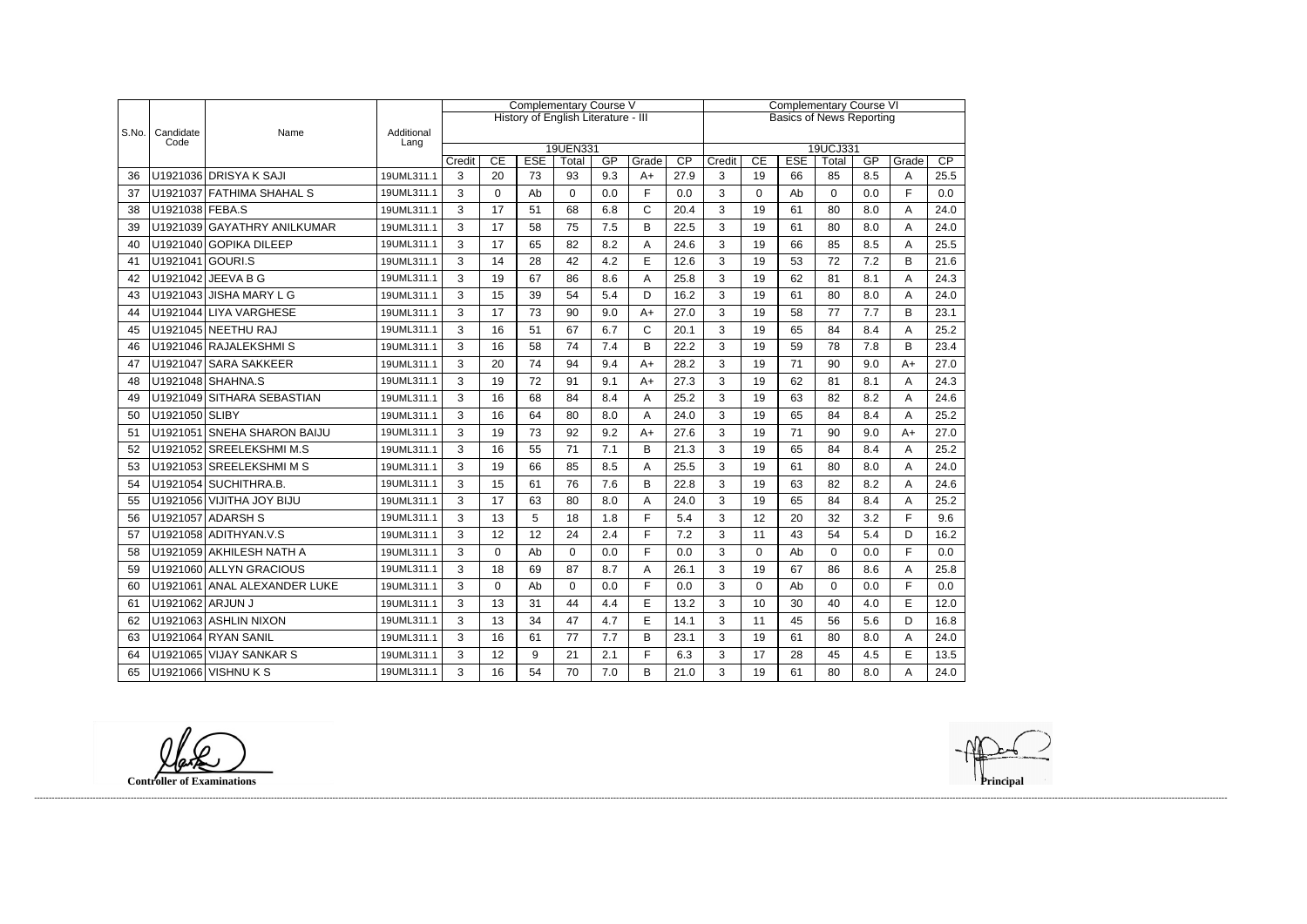|                |                   |                                |                    | Language Course VII      |             |            |          |     |              |                 |                |                |       |               |
|----------------|-------------------|--------------------------------|--------------------|--------------------------|-------------|------------|----------|-----|--------------|-----------------|----------------|----------------|-------|---------------|
|                |                   |                                |                    |                          |             |            |          |     |              |                 |                |                |       |               |
| S.No.          | Candidate<br>Code | Name                           | Additional<br>Lang |                          |             |            |          |     |              |                 | Total          | <b>SCPA</b>    | Grade | Result        |
|                |                   |                                |                    | Credit                   | CE          | <b>ESE</b> | Total    | GP  | Grade        | $\overline{CP}$ |                |                |       |               |
| -1             | U1921001          | AJLIN.J.J                      | 19UFR311.1         | $\overline{\mathcal{L}}$ | 17          | 73         | 90       | 9.0 | $A+$         | 36.0            | 150.8          | 7.18           | B     | PASSED        |
| $\overline{2}$ |                   | U1921002 ANGELINA CARLOSE      | 19UFR311.1         | 4                        | $\mathbf 0$ | Ab         | $\Omega$ | 0.0 | F            | 0.0             | $\blacksquare$ | $\blacksquare$ | F     | <b>FAILED</b> |
| 3              |                   | U1921003 ANN MARY.A            | 19UFR311.1         | 4                        | 12          | 20         | 32       | 3.2 | F            | 12.8            | $\blacksquare$ |                | F     | <b>FAILED</b> |
| 4              |                   | U1921004 APARNA.S              | 19UFR311.1         | $\overline{4}$           | 16          | 52         | 68       | 6.8 | $\mathsf{C}$ | 27.2            | 145.2          | 6.91           | C     | PASSED        |
| 5              |                   | U1921005 JINTA SARA THOMAS     | 19UFR311.1         | 4                        | 19          | 76         | 95       | 9.5 | $A+$         | 38.0            | 169.6          | 8.08           | A     | PASSED        |
| 6              |                   | U1921006 ANANTHU RAVI          | 19UFR311.1         | 4                        | 12          | 34         | 46       | 4.6 | E            | 18.4            |                |                | F     | <b>FAILED</b> |
| $\overline{7}$ |                   | U1921007 AISWARYA A            | 19UHN311.1         | 4                        | 16          | 28         | 44       | 4.4 | E            | 17.6            | $\blacksquare$ | $\overline{a}$ | F     | <b>FAILED</b> |
| 8              |                   | U1921008 AMINA YASMIN.F        | 19UHN311.1         | 4                        | 20          | 75         | 95       | 9.5 | $A+$         | 38.0            | 183.6          | 8.74           | Α     | <b>PASSED</b> |
| 9              |                   | U1921009 ATHIRA CHANDRAN J     | 19UHN311.1         | 4                        | 18          | 68         | 86       | 8.6 | A            | 34.4            | 172.4          | 8.21           | A     | PASSED        |
| 10             |                   | U1921010 GAYATHRI.J.S          | 19UHN311.1         | 4                        | 20          | 73         | 93       | 9.3 | $A+$         | 37.2            | 169.5          | 8.07           | A     | PASSED        |
| 11             |                   | U1921011 GOPIKA REGHU          | 19UHN311.1         | 4                        | 20          | 71         | 91       | 9.1 | $A+$         | 36.4            | 171.3          | 8.16           | Α     | PASSED        |
| 12             |                   | U1921012 JOSHNA YOHANNAN       | 19UHN311.1         | 4                        | 18          | 63         | 81       | 8.1 | A            | 32.4            | 171.2          | 8.15           | A     | PASSED        |
| 13             |                   | U1921013 LEKSHMIGS             | 19UHN311.1         | 4                        | 20          | 69         | 89       | 8.9 | Α            | 35.6            | 162.7          | 7.75           | B     | <b>PASSED</b> |
| 14             |                   | U1921014 R DEVI NANDANA        | 19UHN311.1         | $\overline{4}$           | 20          | 71         | 91       | 9.1 | $A+$         | 36.4            | 188.1          | 8.96           | A     | PASSED        |
| 15             |                   | U1921015 KRISHNA RAJ           | 19UHN311.1         | 4                        | 12          | 44         | 56       | 5.6 | D            | 22.4            | $\blacksquare$ | $\blacksquare$ | F     | <b>FAILED</b> |
| 16             |                   | U1921016 MITHUN ROY            | 19UHN311.1         | 4                        | 13          | 20         | 33       | 3.3 | F            | 13.2            |                |                | F     | <b>FAILED</b> |
| 17             |                   | U1921017 ADITHYA LEKSHMI P B   | 19UML311.1         | 4                        | 20          | 62         | 82       | 8.2 | Α            | 32.8            | 178.2          | 8.49           | A     | <b>PASSED</b> |
| 18             |                   | U1921018 ALEENA.J              | 19UML311.1         | 4                        | 20          | 47         | 67       | 6.7 | C            | 26.8            | 137.8          | 6.56           | C     | PASSED        |
| 19             |                   | U1921019 ALICIA ANTONY         | 19UML311.1         | 4                        | 19          | 64         | 83       | 8.3 | Α            | 33.2            | 180.6          | 8.60           | A     | PASSED        |
| 20             |                   | U1921020 AMALA JOSE            | 19UML311.1         | 4                        | 19          | 51         | 70       | 7.0 | B            | 28.0            | 156.2          | 7.44           | B     | <b>PASSED</b> |
| 21             | U1921021          | <b>AMITHA SANKAR</b>           | 19UML311.1         | 4                        | 19          | 44         | 63       | 6.3 | C            | 25.2            |                |                | F     | <b>FAILED</b> |
| 22             |                   | U1921022 AMRITHA S R           | 19UML311.1         | 4                        | 19          | 71         | 90       | 9.0 | $A+$         | 36.0            | 191.1          | 9.10           | $A+$  | PASSED        |
| 23             | U1921023 ANGEL B  |                                | 19UML311.1         | 4                        | 20          | 60         | 80       | 8.0 | Α            | 32.0            | 161.4          | 7.69           | B     | PASSED        |
| 24             |                   | U1921024 ANJANA RAJEEV         | 19UML311.1         | 4                        | 19          | 61         | 80       | 8.0 | Α            | 32.0            | 159.9          | 7.61           | B     | PASSED        |
| 25             |                   | U1921025 ANN MARY ALOYSIOUS    | 19UML311.1         | 4                        | 20          | 60         | 80       | 8.0 | A            | 32.0            | 169.5          | 8.07           | A     | <b>PASSED</b> |
| 26             |                   | U1921026 ANNA THOMAS           | 19UML311.1         | 4                        | 20          | 56         | 76       | 7.6 | B            | 30.4            | 155.5          | 7.40           | B     | <b>PASSED</b> |
| 27             |                   | U1921027 ANOOJA.J              | 19UML311.1         | 4                        | 19          | 53         | 72       | 7.2 | B            | 28.8            | 149.3          | 7.11           | B     | <b>PASSED</b> |
| 28             |                   | U1921028 APARNA.A.B            | 19UML311.1         | 4                        | 19          | 69         | 88       | 8.8 | A            | 35.2            | 174.0          | 8.29           | A     | <b>PASSED</b> |
| 29             |                   | U1921029 APARNA THULASEEDHARAN | 19UML311.1         | 4                        | 19          | 68         | 87       | 8.7 | A            | 34.8            | 151.9          | 7.23           | B     | <b>PASSED</b> |
| 30             |                   | U1921030 ARABHIS               | 19UML311.1         | 4                        | 19          | 62         | 81       | 8.1 | A            | 32.4            | 171.4          | 8.16           | A     | PASSED        |
| 31             |                   | U1921031 ARDRA JENIFAR J       | 19UML311.1         | 4                        | 19          | 41         | 60       | 6.0 | $\mathsf{C}$ | 24.0            | 125.2          | 5.96           | D     | <b>PASSED</b> |
| 32             | U1921032 ARSHA.M  |                                | 19UML311.1         | 4                        | 19          | 31         | 50       | 5.0 | D            | 20.0            | $\sim$         | $\sim$         | F     | <b>FAILED</b> |
| 33             |                   | U1921033 BINCY SAJAN           | 19UML311.1         | 4                        | 19          | 46         | 65       | 6.5 | C            | 26.0            | 143.0          | 6.81           | C     | PASSED        |
| 34             |                   | U1921034 DEVIKA SHINE          | 19UML311.1         | 4                        | 0           | Ab         | 0        | 0.0 | F            | 0.0             | $\blacksquare$ | $\blacksquare$ | F     | <b>FAILED</b> |
| 35             |                   | U1921035 DONA PAUL             | 19UML311.1         | $\overline{4}$           | 19          | 56         | 75       | 7.5 | B            | 30.0            | 169.4          | 8.07           | A     | <b>PASSED</b> |

**Controller of Examinations**